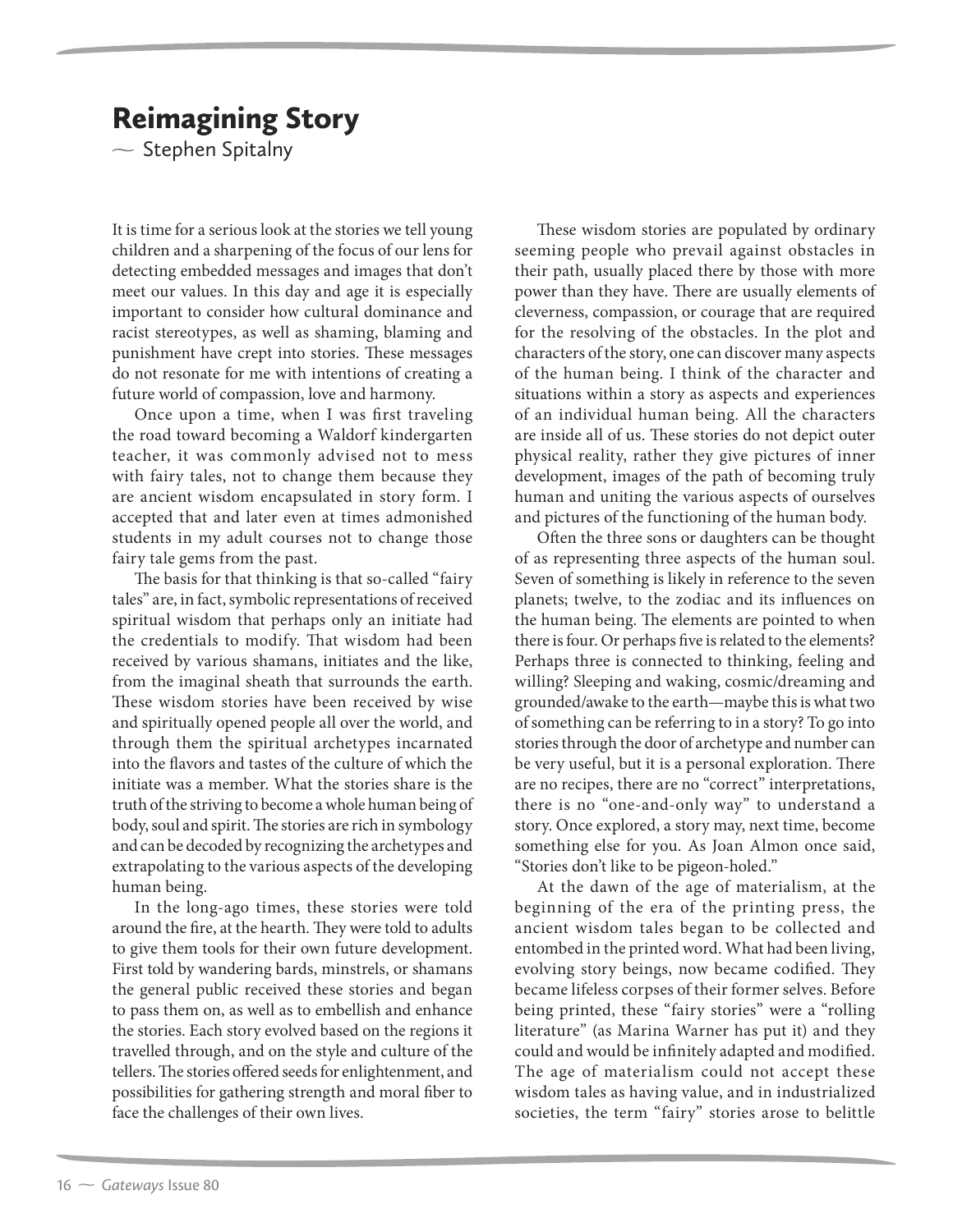these powerful tales, and to announce that they were at best fit for children.

I have a great passion and a deep personal connection to so-called fairy tales, from many countries all around the world. I collect collections of stories and hungrily peruse the contents searching for ones that I connect with and that bring forth the images I want to offer the children. I think it is essential that a teacher offer stories that meet the diversity of the world around us. People from everywhere are everywhere. And, if one thinks that reincarnation is a possibility, or a reality, people from everywhere have been "otherwhere" before. There are five continents, innumerable islands, approximately 200 countries and uncountable, unique cultures. To help make this world a better place, let's all learn some stories outside of our familiar story comfort zone! Often we can discover a connection to stories of our own family ancestors. What about stories that arose on the local land on which we stand?

While fairy tales do not depict physical reality, the images can perpetuate stereotypes of disempowerment and can create and perpetuate implicit biases. Many, not all, of the traditional European fairy tales have young, male heroes. What if we made sure to create a balance between male and female heroes, between young and old characters who become the one that succeeds? Does the wicked person always have to be an old woman or a step-parent? We need to explore the old stories and be sure for ourselves that the images do not perpetuate unhealthy stereotypes while at the same time making sure the stories message the values for which we stand. To do this, we have to do our own personal openminded exploring, and we have to be open to listening to the thoughts and experiences of others who may have different perspectives, including parents and colleagues. (For help, refer to Steiner's Fifth of the Six Basic Exercises.)

I have often heard a complaint from parents and adult students that the endings of the stories are too harsh, the retribution is excessive. And I have explained those complaints away, first, by mentioning that the story is a depiction of a spiritual reality, and is not meant to be thought of as a physical happenstance.

Second, I have often quoted British essayist and mystery writer G. K. Chesterton who wrote in *The Ethics of Fairyland* about the magnitude and violence of the retributions, *Children being innocent prefer justice, grown-ups being sinful prefer mercy.*

And still I have wondered. We are teaching the children *on many levels* when we tell a story. I have come to a place where I think it is important that we offer examples of compassion and non-violent resolution. If we continually offer violent retribution as the resolution or redemption in stories, then where goes hope for compassion and peace in the world? I think it is high time to find and tell stories that offer compassion without violence and punishment, stories that picture kindness and justice.

Somewhere along the way, perhaps one or two hundred years ago, the "rolling literature" of stories came upon an obstacle which hindered growth, development and enhancement. It is time to get the ball rolling again. I think stories are longing for their infinite updates. It is time to rewrite fairy tales, or better, allow them to live again.

In our time, it seems more important than ever that we offer teaching of compassion and hope, of love triumphing over evil without violent punishment for misdeeds. It is time to hear stories of different family constellations like children with two moms or two dads. There are evils of our time, perhaps different from those of the past. There is an unhealthy focus in culture on physical form and beauty and an idealized version of perfection. Can we help to counter that with images of inner strength and wisdom and integrity, and leave off description of outer physical form? Can we bring stories to encourage love and protection and creative solutions for our planet and the life on it which faces rising challenges and risks of extinction? Embedded in many stories are images of power structures and racial bias that we need to become aware of, and through our retelling undo the inherent racism.

- Penetrate through the imaginal language of the story to the underlying archetype and truths.
- Identify the elements of the story that do not serve your values.